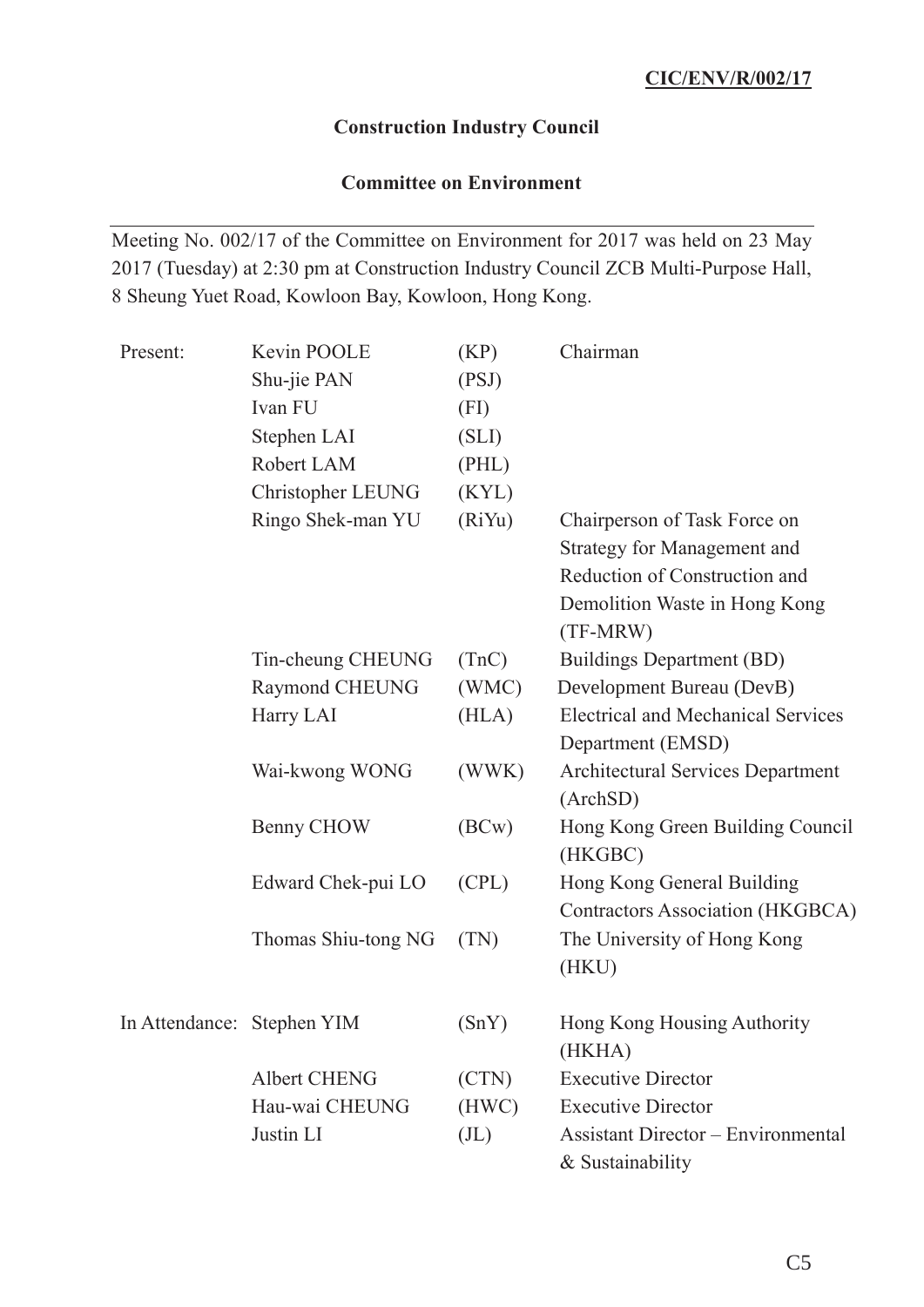|            | <b>Sally LEUNG</b><br>Penny LAU | (SYLg)<br>(PeL) | Manager – Council Services<br>Manager – Construction Innovation<br>and Technology Application Centre |
|------------|---------------------------------|-----------------|------------------------------------------------------------------------------------------------------|
|            | James WONG                      | (JsW)           | Manager – Research & Development                                                                     |
| Presenter: | Jian-guo DAI                    | (JGD)           | Hong Kong Polytechnic University<br>(PolyU)                                                          |
|            | Yu-ye XU                        | (YYX)           | Hong Kong Polytechnic University<br>(PolyU)                                                          |
|            | Jun-qi HUANG                    | (JQH)           | Hong Kong Polytechnic University<br>(PolyU)                                                          |
| Apologies: | Ada FUNG                        | (AF)            | for Permanent Secretary for<br>Transport and Housing (Housing)                                       |
|            | Kenneth MO                      | (KM)            |                                                                                                      |
|            | Sai-yen YU                      | (SYYu)          |                                                                                                      |
|            | Dorothy MA                      | (DMa)           | Environmental Bureau (EnB)                                                                           |
|            | <b>Sunny CHAI</b>               | (SyCi)          | Hong Kong R&D Centre for                                                                             |
|            |                                 |                 | Logistics and Supply Chain                                                                           |
|            |                                 |                 | <b>Management Enabling Technologies</b><br>(LSCM)                                                    |
|            | Ka-lung CHAN                    | (KLCn)          | Hong Kong Federation of Electrical<br>and Mechanical Contractors<br>(HKFEMC)                         |
|            | Sam-choi CHAN                   | (SC)            | <b>Construction Site Workers General</b><br>Union (CSWGU)                                            |
|            | Ping-wai CHOW                   | (PCH)           | Hong Kong Construction Industry<br><b>Employees General Union</b><br>(HKCIEGU)                       |
|            | Shun-cheng LEE                  | (LeSC)          | The Hong Kong Polytechnic<br>University (PolyU)                                                      |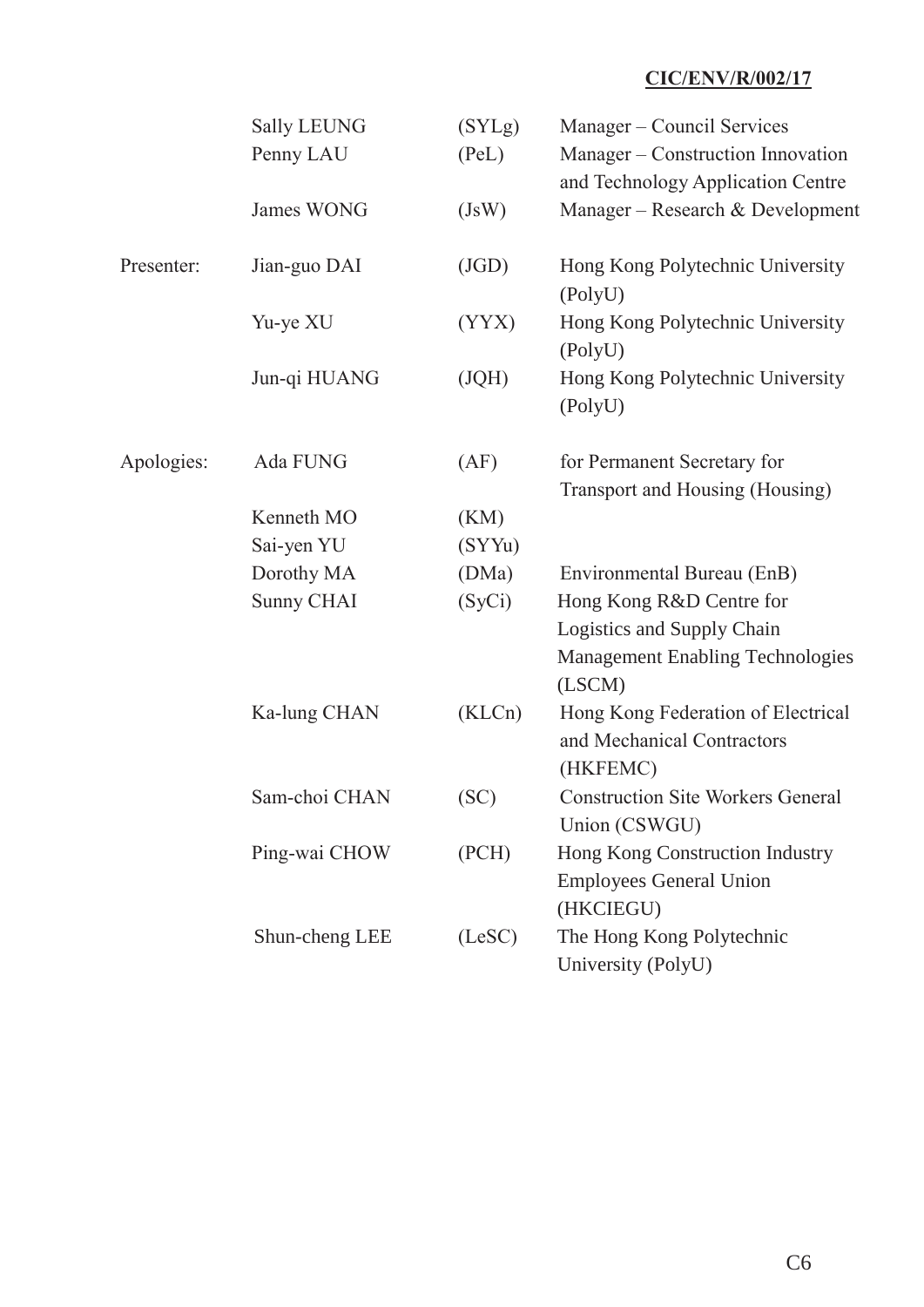## **PROGRESS REPORT**

#### **Action**

# 2.1 **Confirmation of the Progress Report of the Com-ENV Meeting No. 001/17 held on 7 March 2017**

Members took note of and confirmed the Progress Report CIC/ENV/R/001/17 of the last Com-ENV meeting held on Tuesday, 7 March 2017.

#### 2.2 **Matters Arising from the Previous Meeting**

PeL updated Members on the following 7 matters:

- Agenda item 1.2a Regarding the status update of the research project "Better Utilisation of Ultimate Strength Gain of Concrete with Pozzolanic Materials for Sustainable Development of Construction Works in Hong Kong", the Hong Kong Concrete Institute (HKCI) submitted a site verification plan to the Standing Committee of Concrete Technology (SCCT) under the Development Bureau on 6 March 2017. After deliberation, SCCT suggested HKCI to approach a contractor and proposed to carry out a pilot test on a government project to justify the research findings. At the same time, SCCT will issue a guidance note for project engineers to assess the proposal of using the strength gain of concrete with pozzolanic materials.
- Agenda item 1.2b Regarding the research project "Feasibility of Delivering High-rise Low Carbon Buildings in Hong Kong", CIC Secretariat circulated the draft summary report to Members of Com-ENV for comments on 10 March 2017. After much deliberation of the concerns of Members as to the practical application of the report, Members opined that whilst the report represents a sound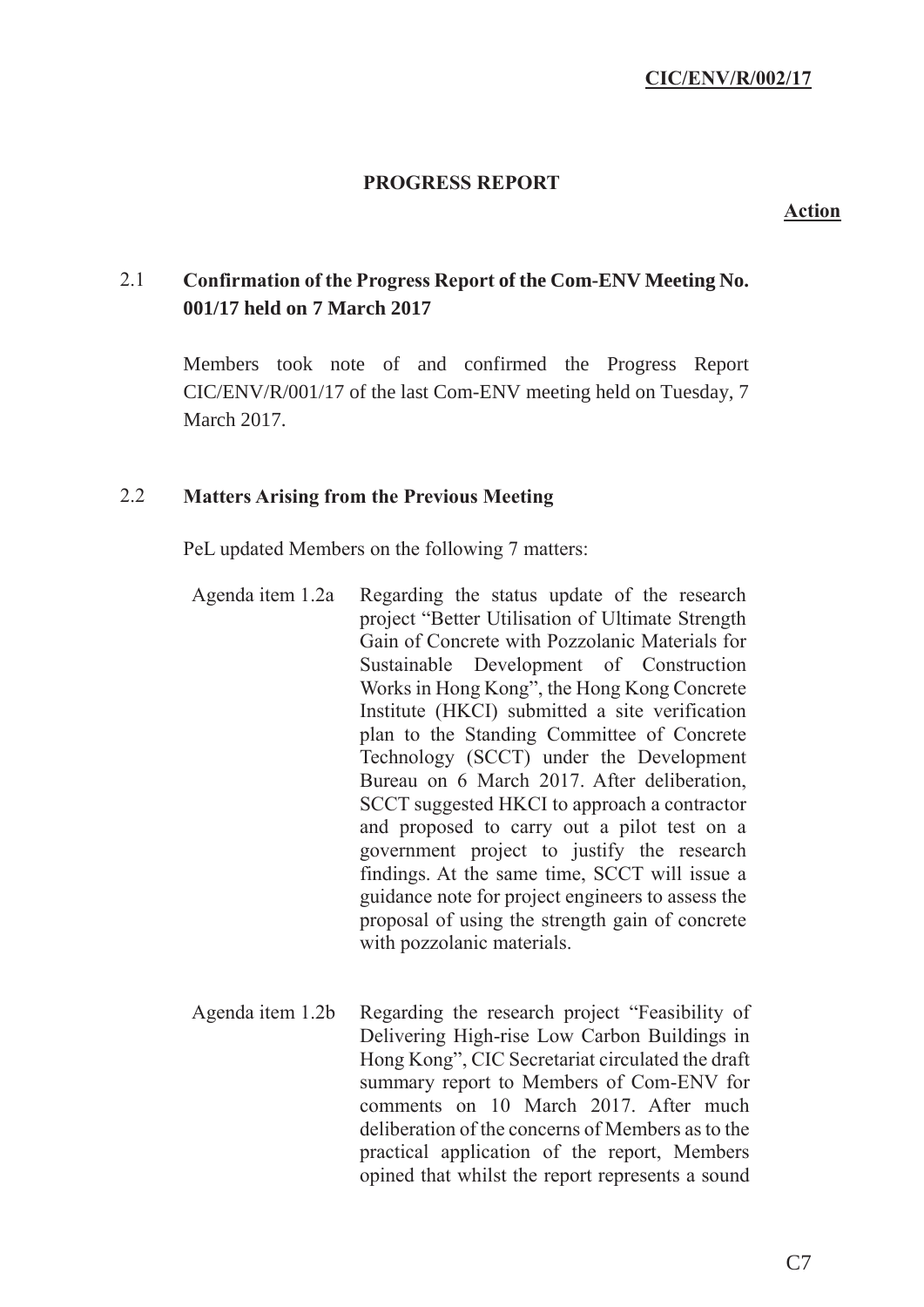#### **Action**

CIC Secretariat

academic study from a research and conceptual perspective, there are many questions as to its practical application. Members requested the Task Force on Research to consider the number of published academic reports funded by the CIC, are published, possibly by including a caveat when publishing the report stating that "the CIC has funded this research but has concerns about the practicality of the research findings. Readers should seek appropriate independent advice from their professional advisers where possible and readers should not treat or rely on this publication as a substitute for such professional advice for taking any relevant actions".

Agenda item 1.2c Regarding the twelve (12) previously funded research projects related to Environment and Sustainability, CIC Secretariat had updated the status of these 12 previously funded research projects, such as the progress of the outstanding researches, and a copy of the updated list was left on Members' seats for their review. Members took note of the updated list

- Agenda item 1.4 Regarding the Progress Update of Task Force on Strategy and Reduction of Construction & Demolition Waste in Hong Kong (TF-MRW) and its Consultancy Services, details were reported under Agenda item 2.4.
- Agenda item 1.5 Regarding the BEAM-Plus NB v2.0 revamp, CIC Secretariat circulated the first draft of the BEAM-Plus NB v2.0 to Com-ENV Members and the extracted copy to TF-MRW Members for their comments on 16 March 2017 and 21 March 2017 respectively. Comments from Members were received and communicated to Hong Kong Green Building Council (HKGBC) accordingly. Details were reported under Agenda item 2.7.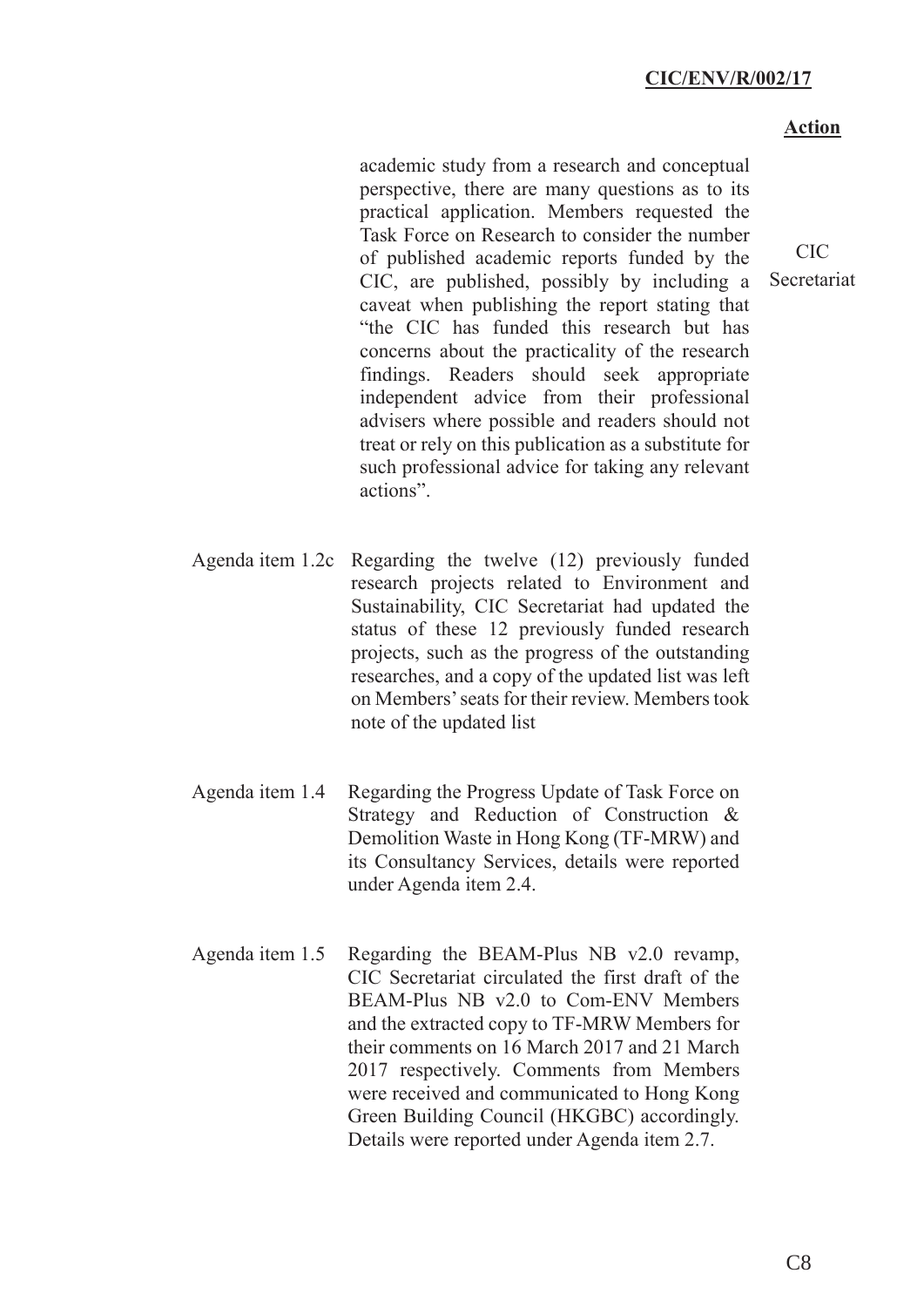## **Action**

- Agenda item 1.6 Regarding the update of the McKinsey Interim Report follow up, CIC Secretariat had updated and briefed Member of Com-ENV the status of the McKinsey follow-up, namely:
	- CIC Council had approved the Survey Report on the Potential Utilisation of Prefabrication Yards in Hong Kong;
	- Status of the trial tests of the River Sand Substitutes conducted at CIC Training Ground and also Architectural Services Department (ArchSD)'s three maintenance projects;
	- The research project on the "Better" Utilisation of Ultimate Strength Gain of Concrete with Pozzolanic Materials for Sustainable Development of Construction Works in Hong Kong as previously elaborated under Agenda item 1.2a;
	- CIC Secretariat may consider displaying the prototype of the research project "Recycling Used Timber Formwork into Lightweight, Thermal-insulating Cement-bonded Particleboards" in the Construction Innovation and Technology Application Centre to further explore the application of such particleboards in Hong Kong;
	- The new tentative date of the CIC Sustainable Construction Awards; and
	- z CIC Council had approved in principle the "Consultancy Services on Strategy for Management and Reduction of Construction and Demolition Waste in Hong Kong" subjected to minor fine-tuning of the recommendations presented in the report.
- Agenda 1.7 Regarding the "Survey on the Potential Utilisation of Prefabrication Yards in Hong Kong – Survey Report", details were reported under Agenda item 2.3.

*(TN joined the meeting at 2:50pm)*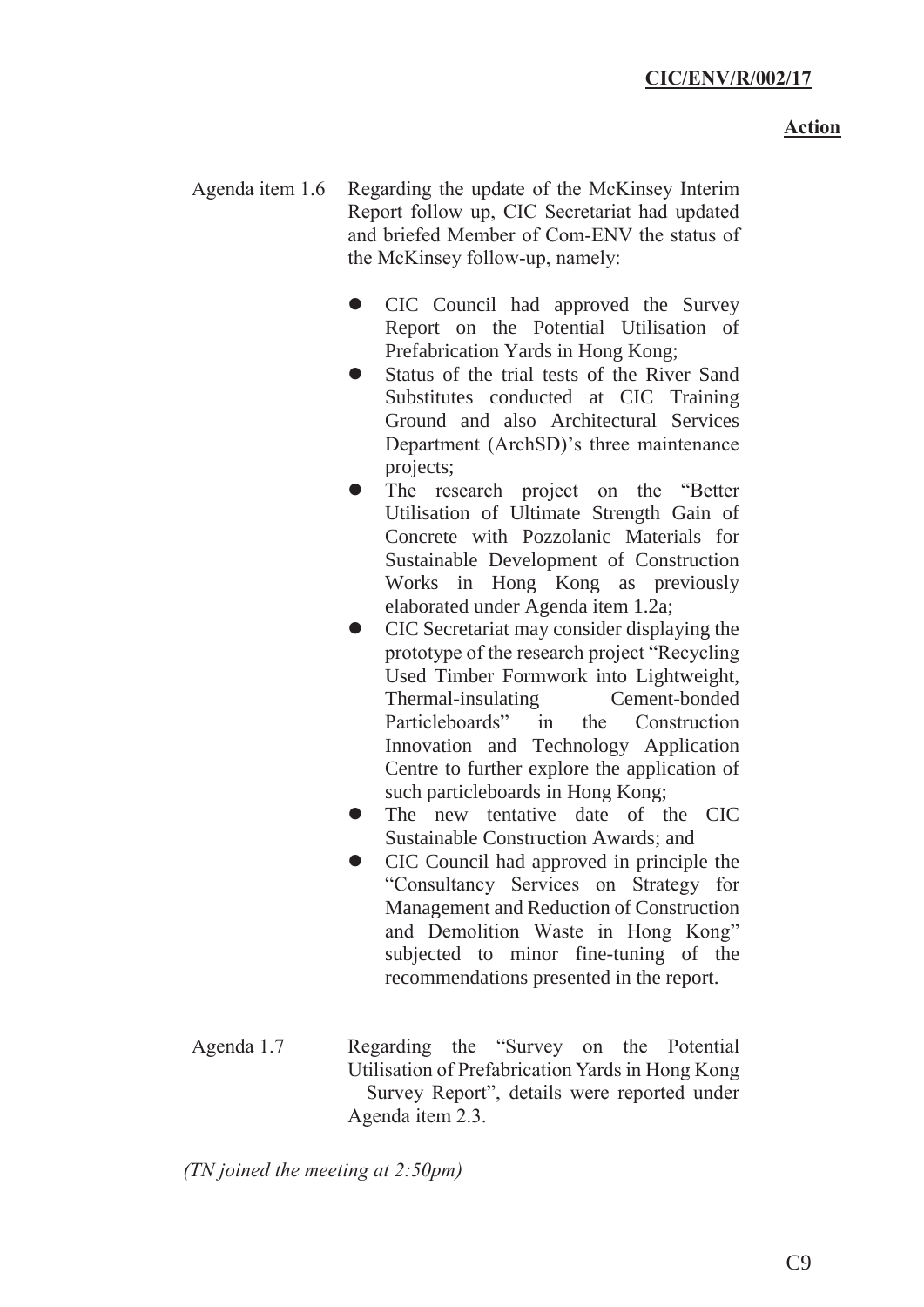#### **Action**

# 2.3 **Progress Update of Potential Utilisation of Prefabrication Yards in Hong Kong**

Members of Com-ENV were informed that the CIC Council Members had approved the final version of the "Survey on the Potential Utilisation of Prefabrication Yards in Hong Kong – Survey Report" at the CIC Council Meeting No. 002/17 held on 28 April 2017.

Council Members would like CIC Secretariat to produce a readable brief report or a fact sheet such as infographics with Mercado Solutions Associates Limited (MSA) for better dissemination of the survey Secretariat findings on the CIC website. CIC

The draft tender assignment brief of the follow-up feasibility study of utilising prefabrication components was discussed. Prior to the discussion, Members were informed to declare any potential conflict of interest and no Members declared such conflict of interest. The proposed scope of the Consultancy Service of the follow-up feasibility study include:

- (i) To study the feasibility of establishing a prefabrication yard / yards in Hong Kong, including identifying barriers and proposing the possible solutions;
- (ii) To set out the criteria and prerequisites of establishing a prefabrication yard in Hong Kong, such as technological requirements, relevant skills set required to operate the prefabrication yard, etc;
- (iii) To quantify the demand for prefabrication components in Hong Kong, including prefabricated mechanical, electrical and plumbing (MEP) components in additional to the prefabricated concrete elements commonly used in Hong Kong;
- (iv) To list and compare the tangible benefits of using prefabricated components vs. conventional methods;
- (v) To study the impact on construction labour through the use of prefabrication; and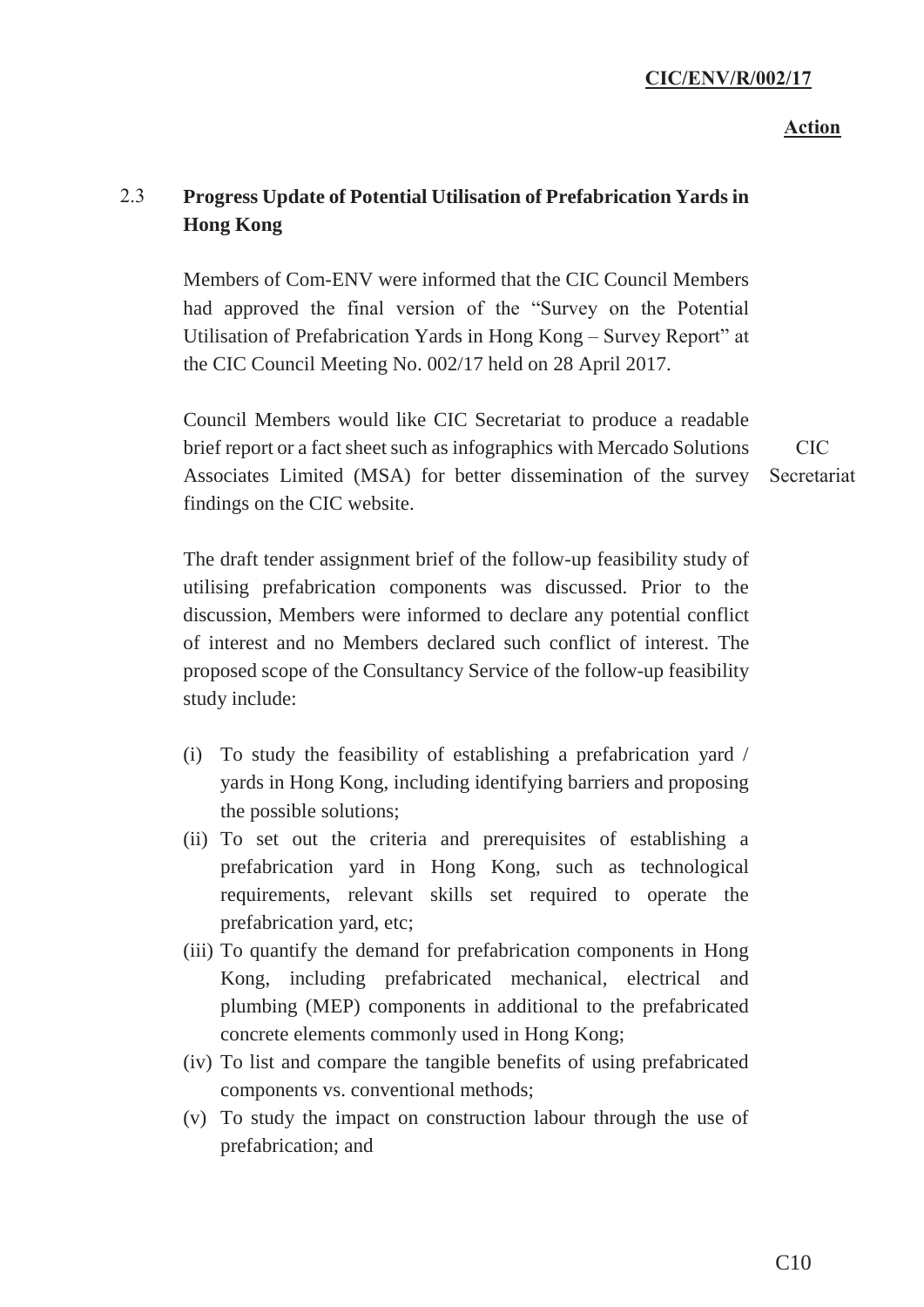### **Action**

(vi) To study the feasibility of bringing prefabrication in Hong Kong to the next level – Design for Manufacturing and Assembly (DfMA) and identify which sector will be most receptive to such a paradigm change.

The Consultancy Service is expected to take eight (8) months to complete. After deliberation, Members of Com-ENV endorsed commissioning the "Consultancy Services on the Potential Utilisation of Prefabrication Yards and Prefabricated Components in Hong Kong" with the addition of studying the commercial viability of setting up prefabrication yards in Hong Kong, the intangible benefits, and the types of prefabricated components which could be produced in Hong Kong. Members also agreed that the technical proposal should have a higher weightage than the fee proposal, i.e. 70% vs. 30% respectively.

> CIC Secretariat

CIC Secretariat would amend the tender assignment brief accordingly and issue the tender soon.

### *(CTN left the meeting at 3:35pm)*

[Post Meeting Note: the request for proposal (RFP) of the provision of infographics for the Survey Report was procured from 19 July 2017 to 2 August 2017.

The tender for "Consultancy Services of Potential Services of Prefabrication Yards and Prefabricated Components in Hong Kong" was procured from 11 July 2017 to 1 August 2017.]

# 2.4 **Progress update of the Task Force on Strategy for Management and Reduction of Construction & Demolition (C&D) Waste in Hong Kong (TF-MRW) and its Consultancy Services**

Members of Com-ENV were informed that the final version of the Consultancy Report was submitted to CIC Council for approval at its Meeting No. 002/17 held on 28 April 2017. CIC Council Members raised a few questions regarding the recommendations proposed in the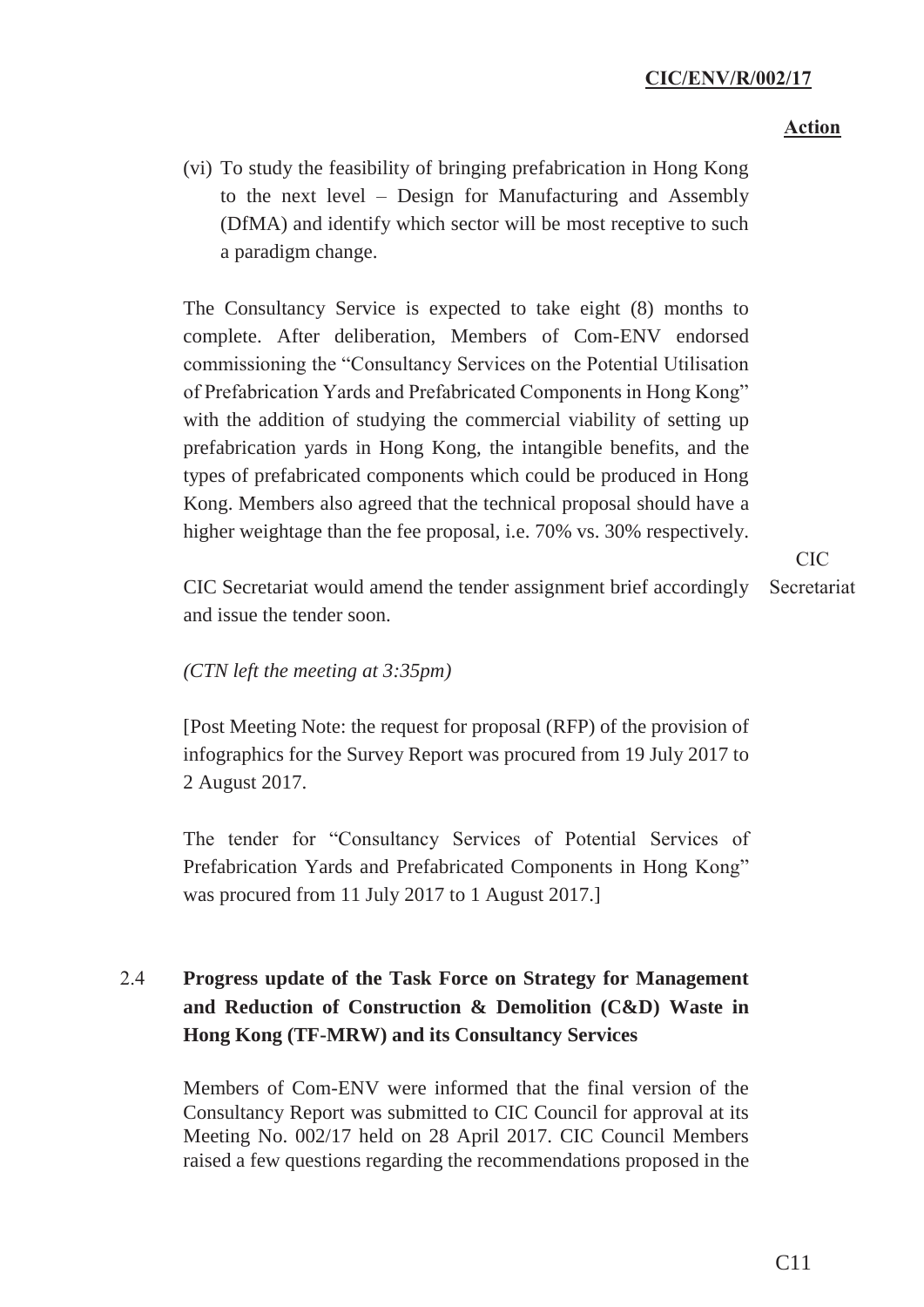Consultancy Report and after much deliberation, approved the Consultancy Report in principle.

CIC Council Members entrusted the Executive Director (ED) of the CIC to attend the forthcoming TF-MRW meeting to explain the views and concerns of the Council and see if a consensus could be reached. The following are the comments from the CIC Council Members:

- Item 3 of the Recommendation (Mandatory Auditing of Waste Management Plan) – CIC Council Members had reservation on having a dedicated BEAM Professional to monitor the progress of the implementation of the IDM P4 (Construction and Demolition Waste Management Plan)
- Item 4 of the Recommendation (Concession of Gross Floor Area), Precast prefabrication can be considered as one of the requirements for granting GFA concession. CIC Council Members queried about the mechanism for quantifying and justifying the amount of prefabrication to be deemed qualified as non-accountable Gross Floor Area
- Item 10 of the Recommendation (Provide optional "Bare-Shell" housing for public housing), CIC Council Members commented that public housing came in almost "Bare-Shell" these days and added perhaps further study could be done to see if such could be applied to private housing
- For recommendations involving HKGBC, CIC Council Members queried the need to involve HKGBC in implementing these recommendations

Members of Com-ENV discussed the aforementioned concerns raised and agreed to amend the recommendations to address the views of CIC Council Members. As the concerns were discussed in the Com-ENV Meeting, Members agreed that the concerns need not be discussed with TF-MRW. CIC Secretariat

[Post Meeting Notes: The Consultancy Report was published in August 2017.]

# 2.5 **CIC Breakfast Roundtable Meeting**

Members of the Com-ENV were briefed about the CIC Breakfast Roundtable Meeting that was held on 26 April 2017 at Harcourt Room, Hong Kong Club. The objectives of the CIC Breakfast Roundtable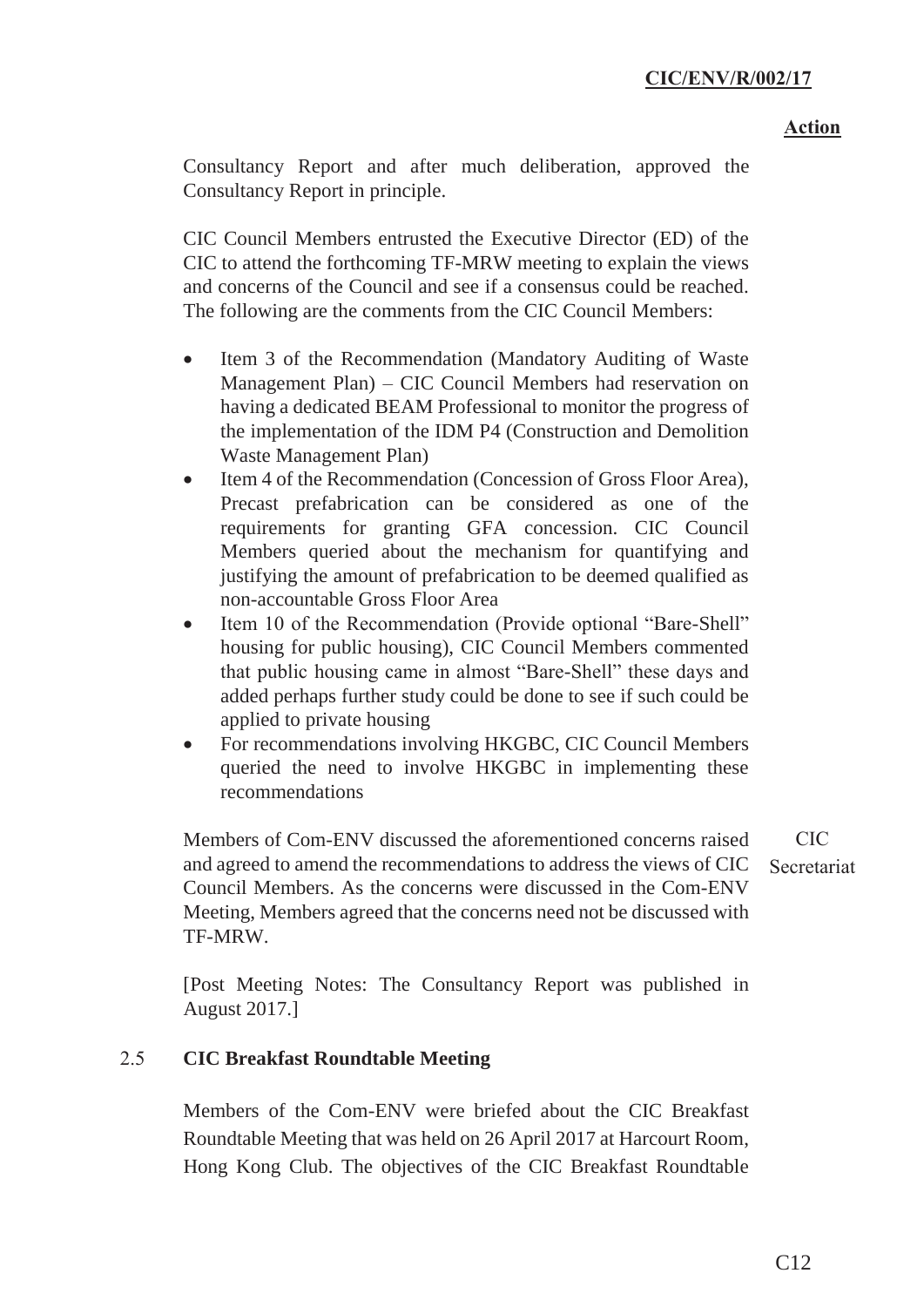#### **Action**

Meeting were to consult more views from the industry stakeholders on the future direction of Com-ENV and to let these stakeholders know more on what Com-ENV has been doing.

The summary of the discussion and suggestions for CIC's consideration to take a lead role was discussed. CIC Secretariat would categorise the suggestions and propose ways to proceed further. CIC Secretariat would also incorporate some of the suggestions into the McKinsey Interim Report follow up. CIC Secretariat

*(PolyU joined the meeting at 4:10pm)*

# 2.6 **Development of Precast BFRP Grid-Reinforced Geopolymer Sandwich Wall Panels for Green Building Construction**

The Hong Kong Polytechnic University (PolyU) presented the captioned research project. The research project commenced from January 2015 and is targeted for completion in December 2017. PolyU presented the project background, project innovations, project objectives, achievements up to now, and future work.

Members of Com-ENV encouraged PolyU to touch base with Buildings Department to ensure that the research findings meet the local statutory requirements. CIC **Secretariat** 

# *(PolyU left the meeting at 4:45pm)*

[Post Meeting Note: the powerpoint presentation slides were emailed to Director of Buildings Department on 25 May 2017. Buildings Department (BD) then shared a Practice Note on the Testing of Building Materials for PolyU to take note, especially the requirements for a recognised laboratory to carry out fire testing, on 29 May 2017. A briefing session with BD was subsequently organised on 14 July 2017.]

# 2.7 **Update from HKGBC**